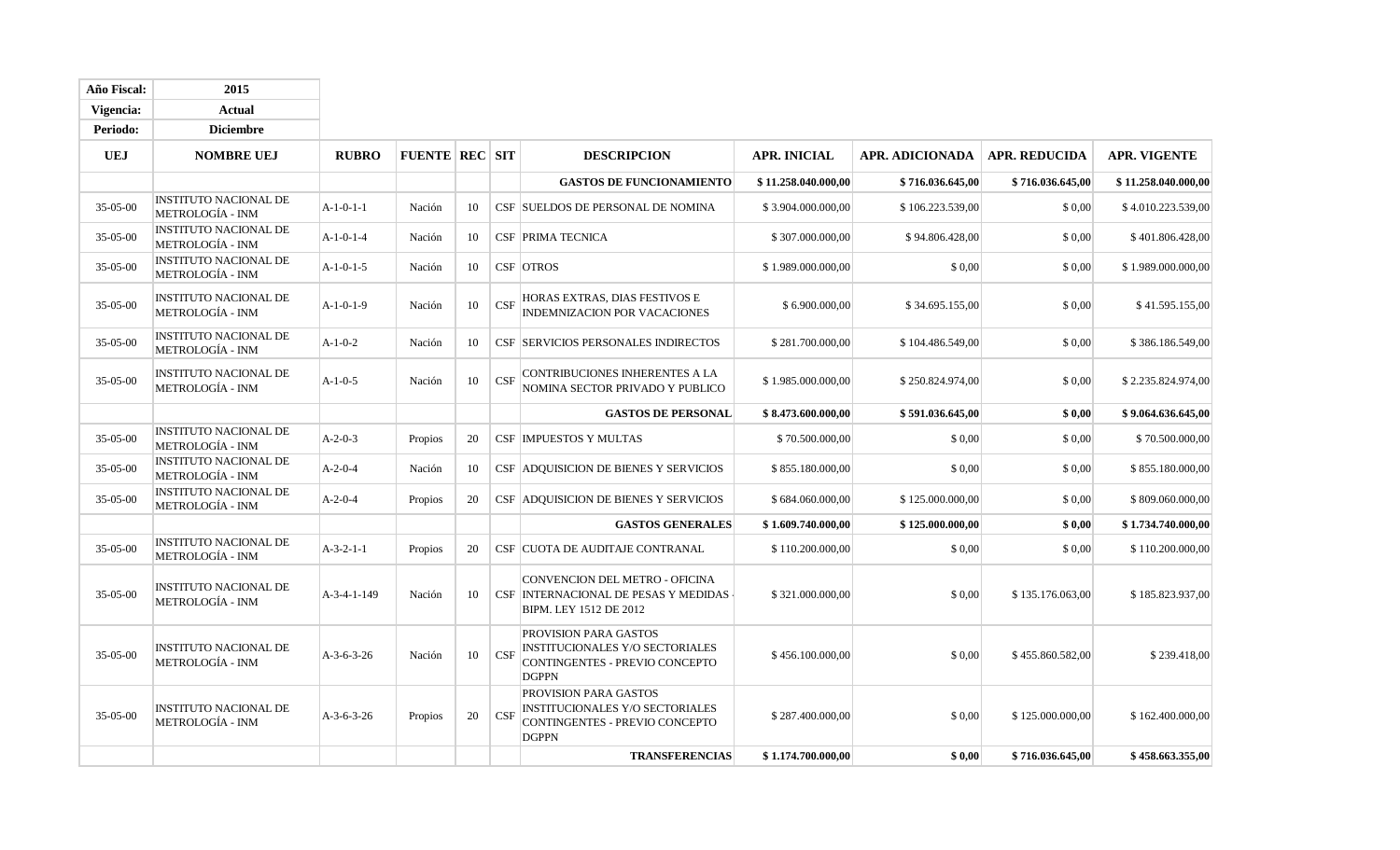|          |                                                         |               |         |    |              | <b>TOTAL PRESUPUESTO</b>                                                                                                                                | \$21.258.340.000,00 | \$716.036.645,00 | \$2.966.036.645,00 | \$19.008.340.000,00 |
|----------|---------------------------------------------------------|---------------|---------|----|--------------|---------------------------------------------------------------------------------------------------------------------------------------------------------|---------------------|------------------|--------------------|---------------------|
|          |                                                         |               |         |    |              | <b>INVERSION</b>                                                                                                                                        | \$10.000.300.000,00 | \$0,00           | \$2.250.000.000,00 | \$7.750.300.000,00  |
| 35-05-00 | <b>INSTITUTO NACIONAL DE</b><br>METROLOGÍA - INM        | $C-520-200-2$ | Nación  | 11 |              | FORTALECIMIENTO INVESTIGACIÓN Y<br>CSF DESARROLLO EN METROLOGÍA<br><b>NACIONAL</b>                                                                      | \$720.000.000,00    | \$0,00           | \$108.000.000,00   | \$612.000.000,00    |
| 35-05-00 | <b>INSTITUTO NACIONAL DE</b><br>METROLOGÍA - INM        | $C-520-200-1$ | Nación  | 11 | $\mathbf{C}$ | ADMINISTRACIÓN DEL SISTEMA<br>METROLOGICO A NIVEL NACIONAL                                                                                              | \$700.000.000,00    | \$0,00           | \$105.000.000,00   | \$595.000.000,00    |
| 35-05-00 | <b>INSTITUTO NACIONAL DE</b><br>METROLOGÍA - INM        | $C-223-200-1$ | Nación  | 11 |              | ADQUISICIÓN MODERNIZACION Y<br><b>MANTENIMIENTO DE LA</b><br>CSF INFRAESTRUCTURA TECNOLOGICA<br>DEL INSTITUTO NACIONAL DE<br>METROLOGIA EN BOGOTA       | \$850.000.000,00    | \$0,00           | \$127.500.000,00   | \$722.500.000,00    |
| 35-05-00 | <b>INSTITUTO NACIONAL DE</b><br>METROLOGÍA - INM        | $C-112-200-3$ | Propios | 21 | CSF          | ACTUALIZACIÓN DEL SISTEMA DE<br>CLIMATIZACION DE LOS LABORATORIO<br>DEL INSTITUTO NACIONAL DE<br>METROLOGÍA NACIONAL                                    | \$519.557.662,00    | \$0,00           | \$0,00             | \$519.557.662,00    |
| 35-05-00 | <b>INSTITUTO NACIONAL DE</b><br>METROLOGÍA - INM        | $C-112-200-3$ | Propios | 20 | CSF          | ACTUALIZACIÓN DEL SISTEMA DE<br>CLIMATIZACION DE LOS LABORATORIO<br>DEL INSTITUTO NACIONAL DE<br>METROLOGÍA NACIONAL                                    | \$307.742.338,00    | \$0,00           | \$0,00             | \$307.742.338,00    |
| 35-05-00 | <b>INSTITUTO NACIONAL DE</b><br><b>METROLOGÍA - INM</b> | C-112-200-3   | Nación  | 11 | $\mathbf{C}$ | ACTUALIZACIÓN DEL SISTEMA DE<br>CLIMATIZACION DE LOS LABORATORIO<br>DEL INSTITUTO NACIONAL DE<br>METROLOGÍA NACIONAL                                    | \$2.188.000.000,00  | \$0,00           | \$1.368.750.000,00 | \$819.250.000,00    |
| 35-05-00 | <b>INSTITUTO NACIONAL DE</b><br><b>METROLOGÍA - INM</b> | C-112-200-2   | Nación  | 11 |              | <b>FORTALECIMIENTO DE LA</b><br>METROLOGÍA QUÍMICA Y<br>CSF BIOMEDICINA EN EL INSTITUTO<br>NACIONAL DE METROLOGÍA<br><b>NACIONAL</b>                    | \$2.000.000.000,00  | \$0,00           | \$300.000.000,00   | \$1.700.000.000,00  |
| 35-05-00 | <b>INSTITUTO NACIONAL DE</b><br><b>METROLOGÍA - INM</b> | $C-112-200-1$ | Nación  | 11 |              | FORTALECIMIENTO LA OFERTA DE<br>SERVICIOS EN LA SUBDIRECCIÓN DE<br>  CSF   METROLOGÍA FÍSICA DEL INSTITUTO<br>NACIONAL DE METROLOGÍA<br><b>NACIONAL</b> | \$1.605.000.000,00  | \$0,00           | \$240.750.000,00   | \$1.364.250.000,00  |
| 35-05-00 | <b>INSTITUTO NACIONAL DE</b><br><b>METROLOGÍA - INM</b> | $C-111-200-1$ | Nación  | 11 | $\mathbf{C}$ | ADECUACIÓN MODERNIZACION Y<br>MANTENIMIENTO DE LA SEDE DEL<br>INSTITUTO NACIONAL DE METROLOGIA<br>EN BOGOTA                                             | \$1.110.000.000,00  | \$0,00           | \$0,00             | \$1.110.000.000,00  |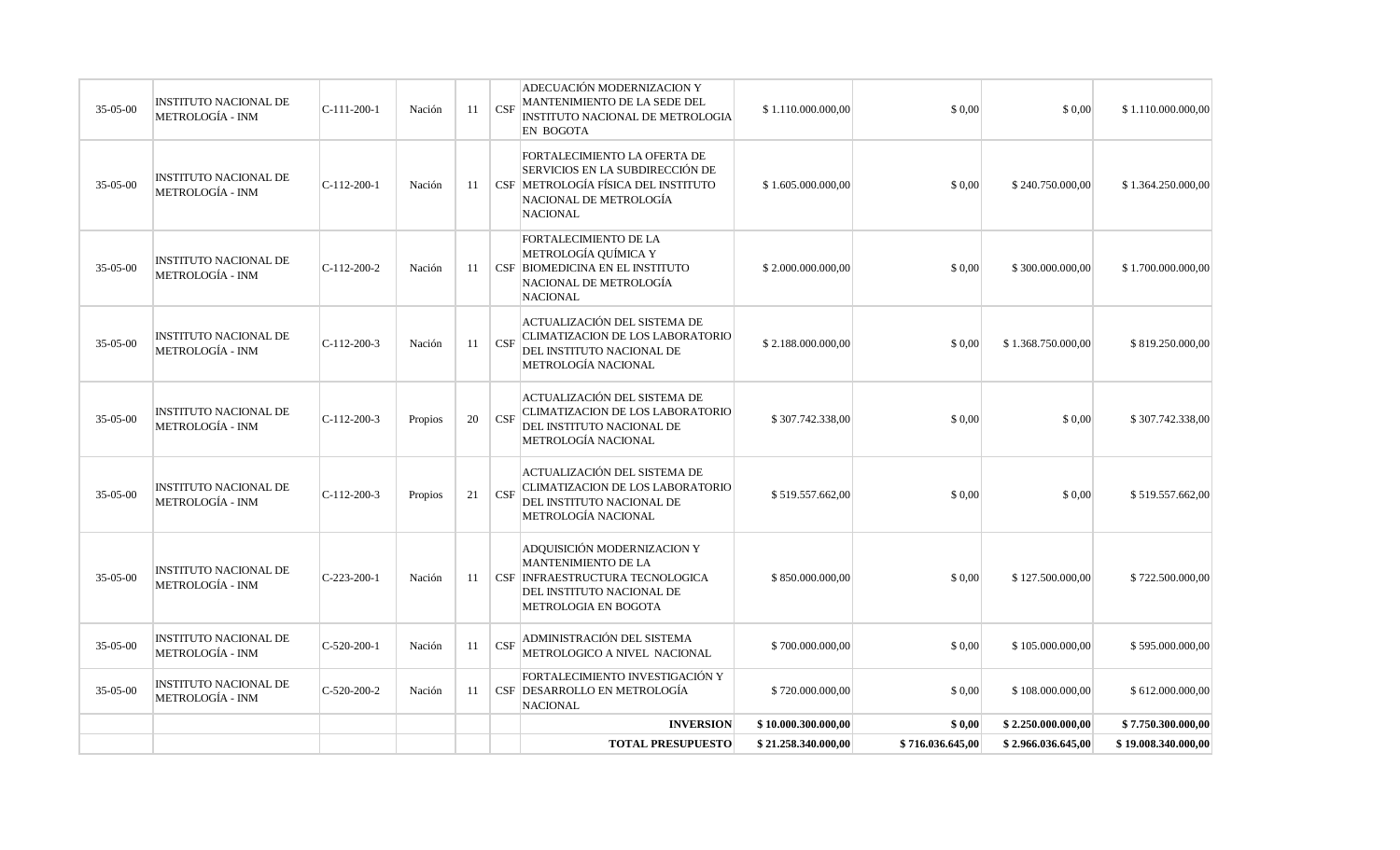| <b>APR BLOQUEADA</b> | CDP                | <b>APR. DISPONIBLE</b> | <b>COMPROMISO</b>  | <b>OBLIGACION</b>  | <b>ORDEN PAGO</b>  | <b>PAGOS</b>       |  |
|----------------------|--------------------|------------------------|--------------------|--------------------|--------------------|--------------------|--|
| \$145.679.969,00     | \$9.586.316.957,77 | \$1.526.043.073,23     | \$9.586.316.957,77 | \$9.586.316.957,77 | \$9.523.014.413,77 | \$9.523.014.413,77 |  |
| \$0,00               | \$3.780.608.636,00 | \$229.614.903,00       | \$3.780.608.636,00 | \$3.780.608.636,00 | \$3.780.608.636,00 | \$3.780.608.636,00 |  |
| \$0,00               | \$241.578.733,00   | \$160.227.695,00       | \$241.578.733,00   | \$241.578.733,00   | \$241.578.733,00   | \$241.578.733,00   |  |
| \$0,00               | \$1.525.535.685,00 | \$463.464.315,00       | \$1.525.535.685,00 | \$1.525.535.685,00 | \$1.507.520.788,00 | \$1.507.520.788,00 |  |
| \$0,00               | \$38.569.669,00    | \$3.025.486,00         | \$38.569.669,00    | \$38.569.669,00    | \$28.497.372,00    | \$28.497.372,00    |  |
| \$0,00               | \$382.303.000,00   | \$3.883.549,00         | \$382.303.000,00   | \$382.303.000,00   | \$371.303.000,00   | \$371.303.000,00   |  |
| \$0,00               | \$1.931.617.166,00 | \$304.207.808,00       | \$1.931.617.166,00 | \$1.931.617.166,00 | \$1.931.617.166,00 | \$1.931.617.166,00 |  |
| \$0,00               | \$7.900.212.889,00 | \$1.164.423.756,00     | \$7.900.212.889,00 | \$7.900.212.889,00 | \$7.861.125.695,00 | \$7.861.125.695,00 |  |
| \$0,00               | \$60.467.908,00    | \$10.032.092,00        | \$60.467.908,00    | \$60.467.908,00    | \$60.467.908,00    | \$60.467.908,00    |  |
| \$0,00               | \$819.382.209,27   | \$35.797.790,73        | \$819.382.209,27   | \$819.382.209,27   | \$818.665.009,27   | \$818.665.009,27   |  |
| \$0,00               | \$616.234.774,11   | \$192.825.225,89       | \$616.234.774,11   | \$616.234.774,11   | \$592.736.624,11   | \$592.736.624,11   |  |
| \$0,00               | \$1.496.084.891,38 | \$238.655.108,62       | \$1.496.084.891,38 | \$1.496.084.891,38 | \$1.471.869.541,38 | \$1.471.869.541,38 |  |
| \$0,00               | \$27.039.928,00    | \$83.160.072,00        | \$27.039.928,00    | \$27.039.928,00    | \$27.039.928,00    | \$27.039.928,00    |  |
| \$0,00               | \$162.979.249,39   | \$22.844.687,61        | \$162.979.249,39   | \$162.979.249,39   | \$162.979.249,39   | \$162.979.249,39   |  |
| \$239.418,00         | \$0,00             | \$0,00                 | \$0,00             | \$0,00             | \$0,00             | \$0,00             |  |
| \$145.440.551,00     | \$0,00             | \$16.959.449,00        | \$0,00             | \$0,00             | \$0,00             | \$0,00             |  |
| \$145.679.969,00     | \$190.019.177,39   | \$122,964,208,61       | \$190.019.177,39   | \$190.019.177,39   | \$190.019.177,39   | \$190.019.177,39   |  |